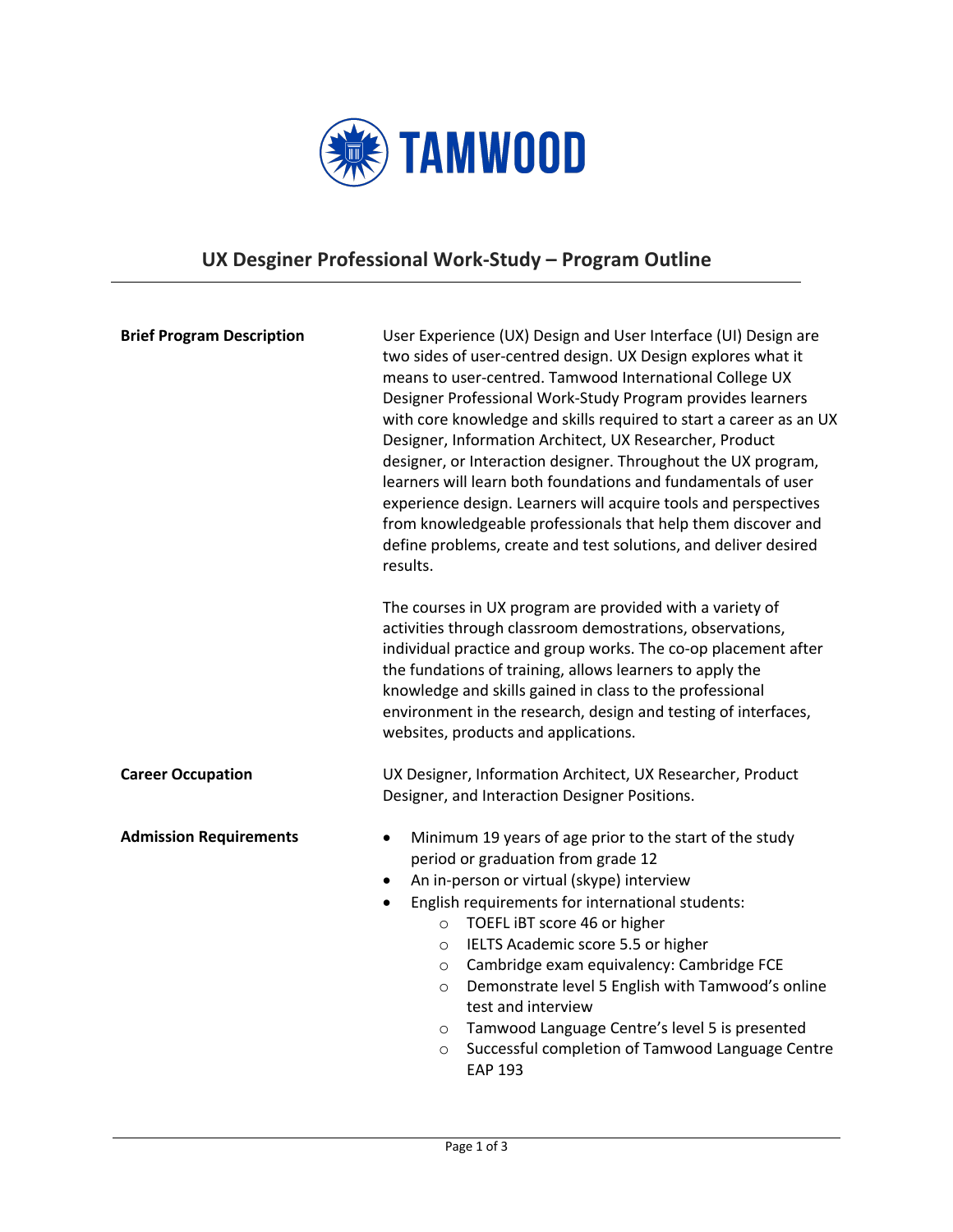## **UX Desginer Professional Work-Study – Program Outline**

| <b>Learning Objectives</b>       | Upon completion of this program successful, learners will have<br>reliably demonstrated the ability to:                                                                                                                                                                                                                                                                                                                                                                                                                                                                                                                                                                                                                                                                                    |
|----------------------------------|--------------------------------------------------------------------------------------------------------------------------------------------------------------------------------------------------------------------------------------------------------------------------------------------------------------------------------------------------------------------------------------------------------------------------------------------------------------------------------------------------------------------------------------------------------------------------------------------------------------------------------------------------------------------------------------------------------------------------------------------------------------------------------------------|
|                                  | Demonstrate an understanding of the UX lifecycle process,<br>$\bullet$<br>and current trends in the fields of digital interfaces and user<br>experience.<br>Research, document, and deploy interface improvements<br>٠<br>integrated into multi-level prototypes using industry tools<br>and methodologies.<br>Acquire key tools of the trade from knowledgeable<br>$\bullet$<br>professionals in UX design<br>Demonstrate best practices in visual design and system<br>٠<br>design<br>Produce a portfolio of work that effectively applies UX best<br>$\bullet$<br>practices and processes to meet business needs across<br>multiple industries and product types<br>Apply foundational UX concepts, like user-centered design,<br>$\bullet$<br>accessibility, and equity-focused design |
| <b>Method(s) of Evaluation</b>   | Throughout the program, learners will be evaluated through the<br>following:<br>Lectures<br>In class exercises / Case studies<br>$\bullet$<br>Demonstrations<br>$\bullet$<br>Presentations<br>$\bullet$<br>Individual Assignments/Projects/portfilos<br>$\bullet$<br><b>Group Projects</b><br>$\bullet$                                                                                                                                                                                                                                                                                                                                                                                                                                                                                    |
| <b>Completion Requirements</b>   | In order to graduate from the program with the skills and<br>competencies work as an UX Designer in professional<br>environment, learners must meet Tamwood's attendance<br>requirement and complete all assigned projects to the<br>satisfaction of the criteria set out by each course in the program.                                                                                                                                                                                                                                                                                                                                                                                                                                                                                   |
| <b>Program Duration</b>          | 960 hours, 48 weeks                                                                                                                                                                                                                                                                                                                                                                                                                                                                                                                                                                                                                                                                                                                                                                        |
| <b>Homework Hours</b>            | 120 hours                                                                                                                                                                                                                                                                                                                                                                                                                                                                                                                                                                                                                                                                                                                                                                                  |
| <b>Delivery Method(s)</b>        | In-class instruction                                                                                                                                                                                                                                                                                                                                                                                                                                                                                                                                                                                                                                                                                                                                                                       |
| <b>Required course materials</b> | Each learner will be required to bring a laptop (Mac) with at least<br>2GB of RAM and a 1.6 GHz 64- bit processor and have installed<br>Mac OS 10.10 or higher. Leaners will also be required to<br>subscribe to the Adobe Creative Suite and purchase a license for<br>Sketch. Additional required course materials listed in course<br>outlines.                                                                                                                                                                                                                                                                                                                                                                                                                                         |